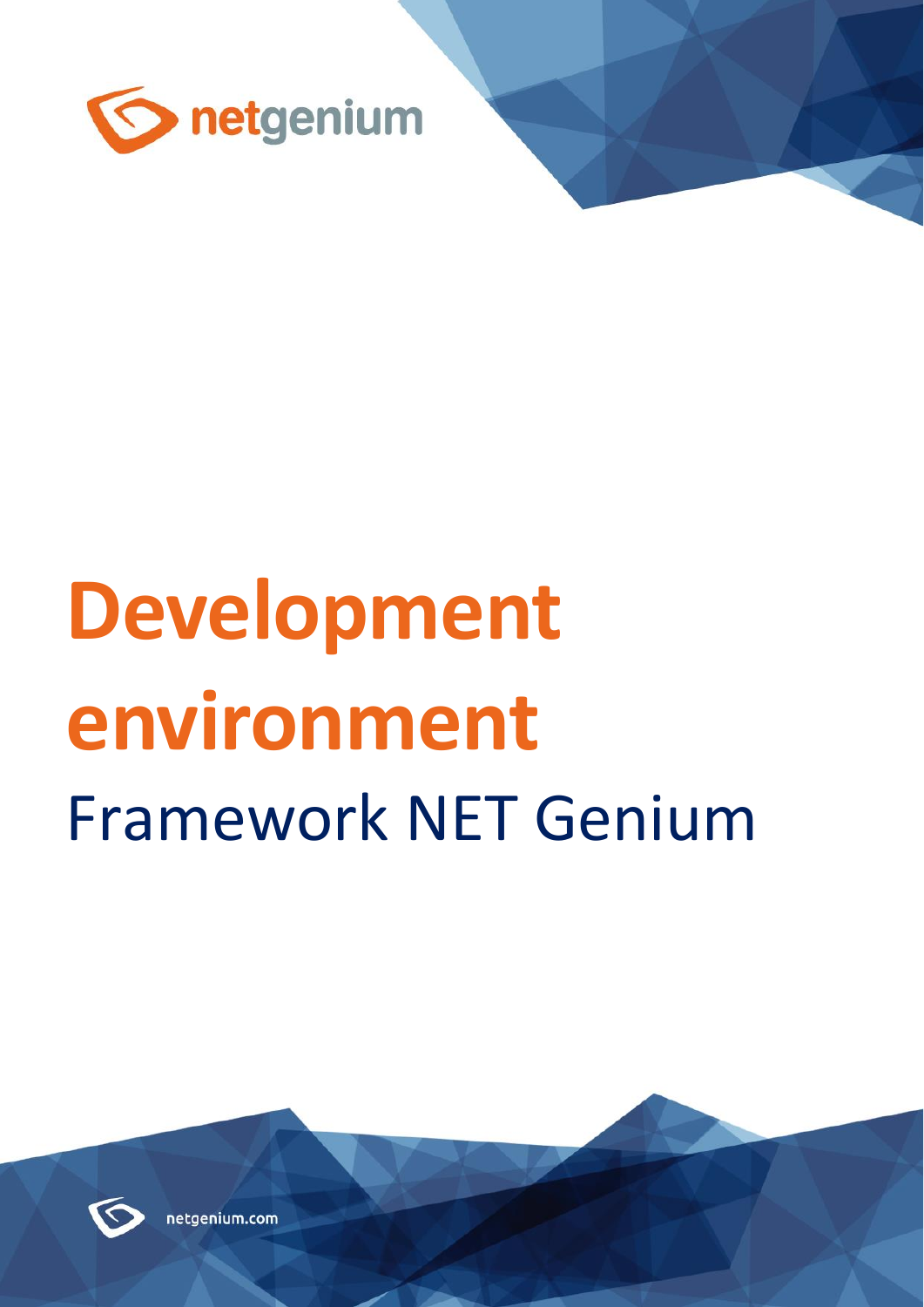

# Content

| 2.1   |  |  |
|-------|--|--|
| 2.2   |  |  |
| 2.3   |  |  |
| 2.4   |  |  |
|       |  |  |
| 3.1   |  |  |
| 3.2   |  |  |
| 3.2.1 |  |  |
| 3.2.2 |  |  |
|       |  |  |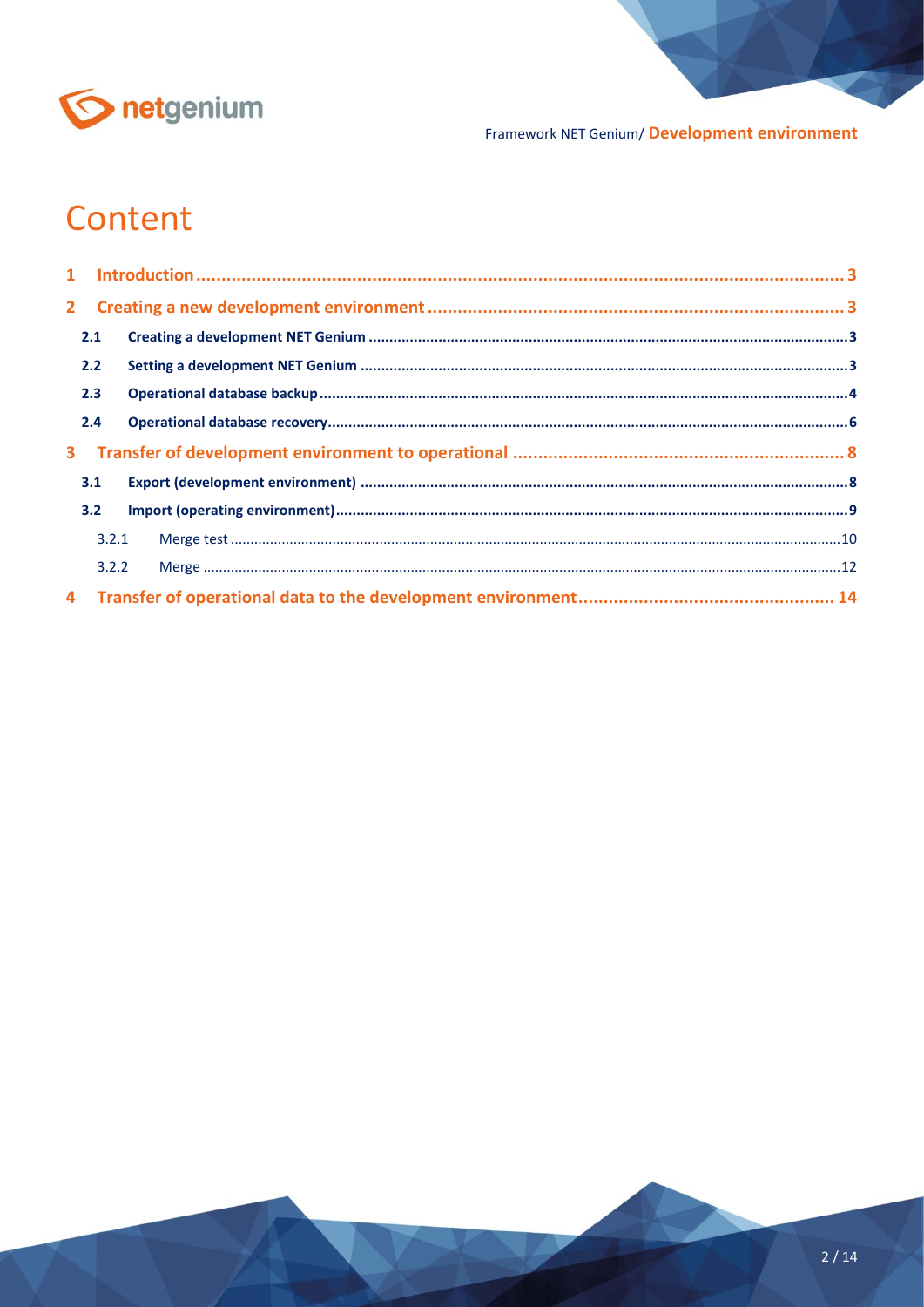

# <span id="page-2-0"></span>1 Introduction

*This guide describes how to work with the development environment. The individual chapters contain:*

- How to create a new development environment
- How to transfer the development environment to the operational
- How and why to resolve conflicts in the original and new database structure
- How to transfer operational data to the development environment

# <span id="page-2-1"></span>2 Creating a new development environment

- *This process can be characterized by the following steps:* O
- 1. Creating (installing) a new NET Genium
- 2. NET Genium development settings
- 3. Operational database backup
- 4. Recovery of the operational database in the development environment

## <span id="page-2-2"></span>2.1 Creating a development NET Genium

*It consists in installing the new NET Genium. The installation is characterized by the "NG Installation" manual.*

## <span id="page-2-3"></span>2.2 Setting a development NET Genium

- **License** A copy of the operating license key can be used to upload the license to the NET Development Developer. Therefore, copy the file "license.txt" from the "Config" directory of the operating NET Genium to the "Config" directory of the development.
- **External functions** if NET Genium uses programmed external functions, they can be transferred by copying the file "ngef.dll" or "ngef.pdb" to the development environment (directory "bin"). It is also necessary to copy other program libraries that can be used in the "ngef.dll" library, typically "ERP.dll".
- **Printing templates** to transfer the printing templates, copy the contents of the "Templates" directory of the operating NET Genium to the "Templates" directory of the development.
- **File attachments** to transfer file attachments, copy the contents of the "Files" directory of the operating NET Genium to the "Files" directory of the development.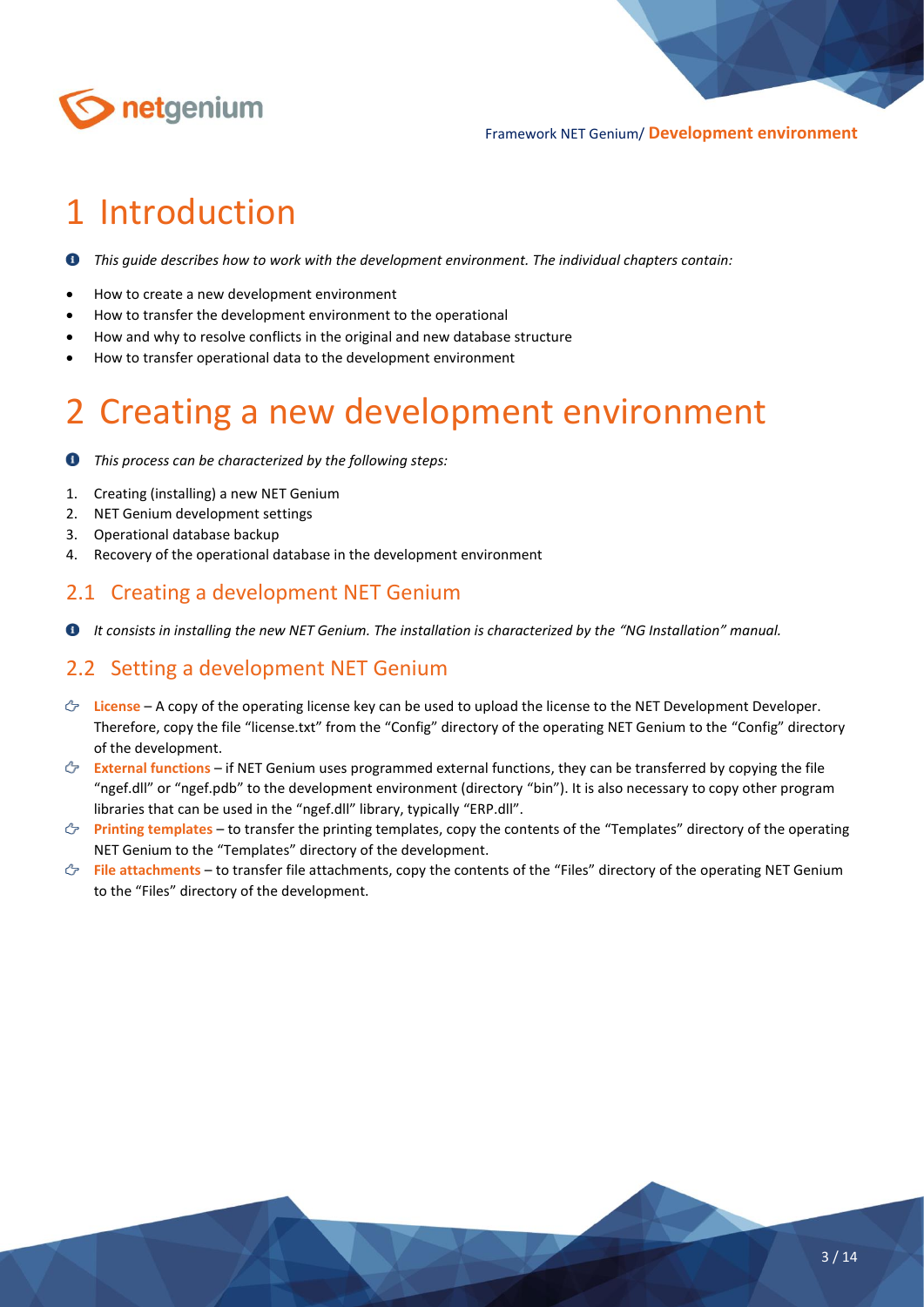

# <span id="page-3-0"></span>2.3 Operational database backup

- *Use the "SqlBackup.exe" program to back up the operational database. It is located in the "Backup" directory. It supports backup of both MSSQL and Firebird databases.*
- *Use:*

SqlBackup.exe [source] [target]

- Parameter **source** specifies the database name (MSSQL) or the full path to the disk database (Firebird).
- Parameter **target** specifies the name of the file in which the backup will be saved.

When running without parameters, the program offers several options depending on the activities performed.

```
NET Genium SQL Server Backup/Restore Utility
Copyright (C) NetGenium s.r.o. 2003-2018. All rights reserved.
Backup or restore (B/R/BALL/RALL/BTHIS/E/I/ET/IT)?
```
- The database backup is performed by the option **B**. When started, the program searches all available databases according to the default instances of the MSSQL server ((local) and (local)\SQLEXPRESS) or based on registry entries and offers the user which database to back up. In the case of the Firebird database, the locations "E:\Firebird", "D:\Firebird" and "C:\Firebird" are automatically searched.
- *The parameter can also be used when running the "SqlBackup.exe" program –S, which can be used to specify a specific instance of the MSSQL server in case one of its instances is not found automatically (ie does not have an entry in the system registry under the key "HKEY\_LOCAL\_MACHINE\SOFTWARE\Microsoft SQL Server\Instance Names\SQL" or has a non-default instance name).*
- *Example of use:*

SqlBackup.exe –S(local)\SQLEXPRESS

*The methodology of working with MSSQL and Firebird databases is different. In the case of an MSSQL server, the database is identified by the database name and the instance of the SQL server, while the Firebird database is identified by a direct physical path to the database. The backed up MSSQL database has the extension ".bak". The Firebird backup has the extension ".fbk". The created backup is located in the same directory as the running application "SqlBackup.exe" (without parameters).*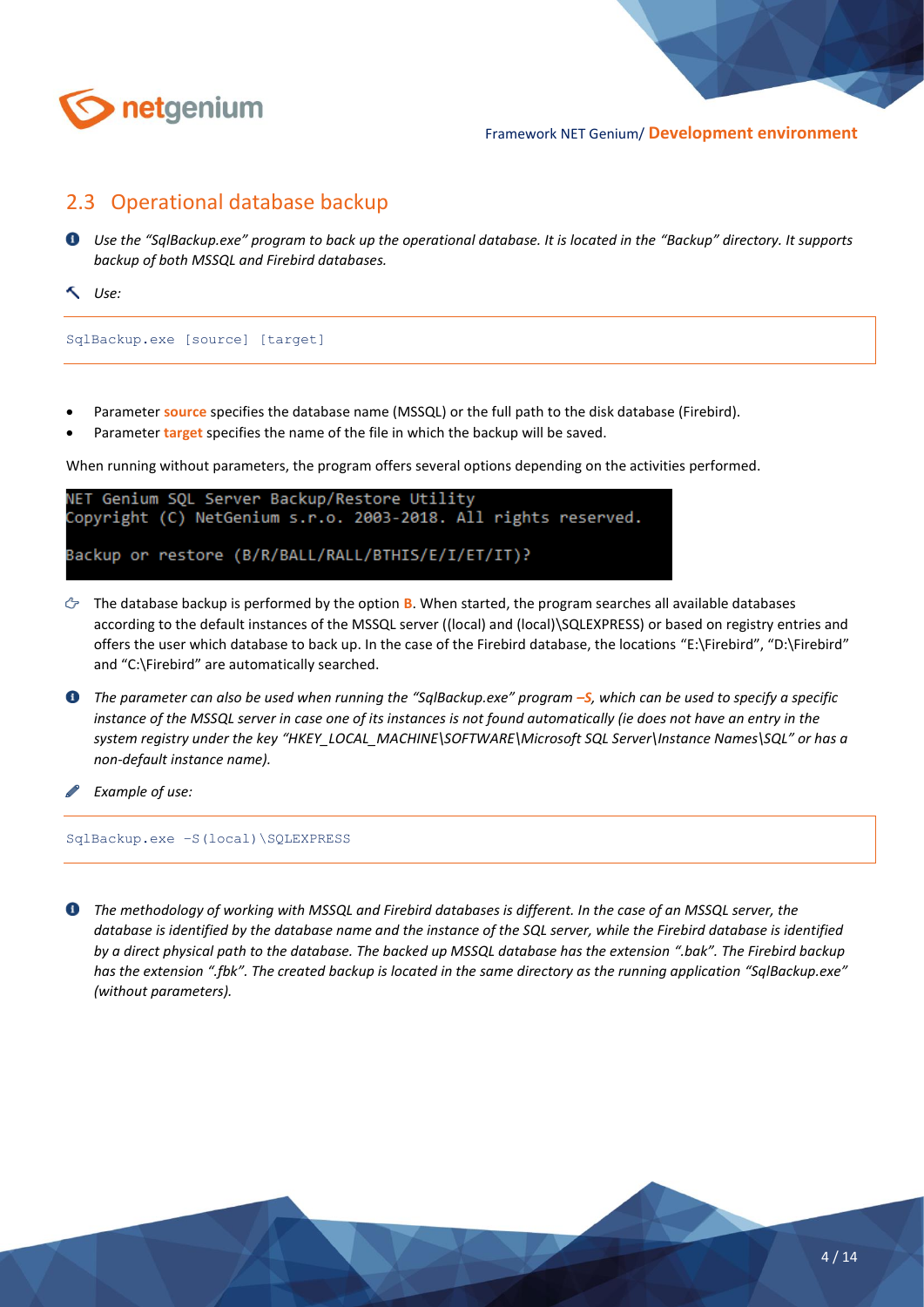

NET Genium SQL Server Backup/Restore Utility Copyright (C) NetGenium s.r.o. 2003-2018. All rights reserved. Backup or restore (B/R/BALL/RALL/BTHIS/E/I/ET/IT)? B Please wait... Establishing connection to (local)\SQLEXPRESS... Connection established, please wait... (local)\SQLEXPRESS: 1) master  $2)$  model  $3)$  msdb 4) netgenium 5) ReportServer\$SQLEXPRESS 6) ReportServer\$SQLEXPRESSTempDB 7) tempdb Firebird: 8) C:\Firebird\NETGENIUM.FDB 9) C:\Firebird\NETGENIUM2.FDB 10) C:\Firebird\NETGENIUMTEST.FDB Select database to backup:

*Elections BTHIS or BT backs up the database that is listed in the "ConnectionString.txt" file in the "Config" folder.*

```
VET Genium SQL Server Backup/Restore Utility
Copyright (C) NetGenium s.r.o. 2003-2018. All rights reserved.
Backup or restore (B/R/BALL/RALL/BTHIS/E/I/ET/IT)? bt
Please wait...
Backuping database 'C:\Firebird\netgenium.fdb' finished successfully.
Press enter to exit...
```
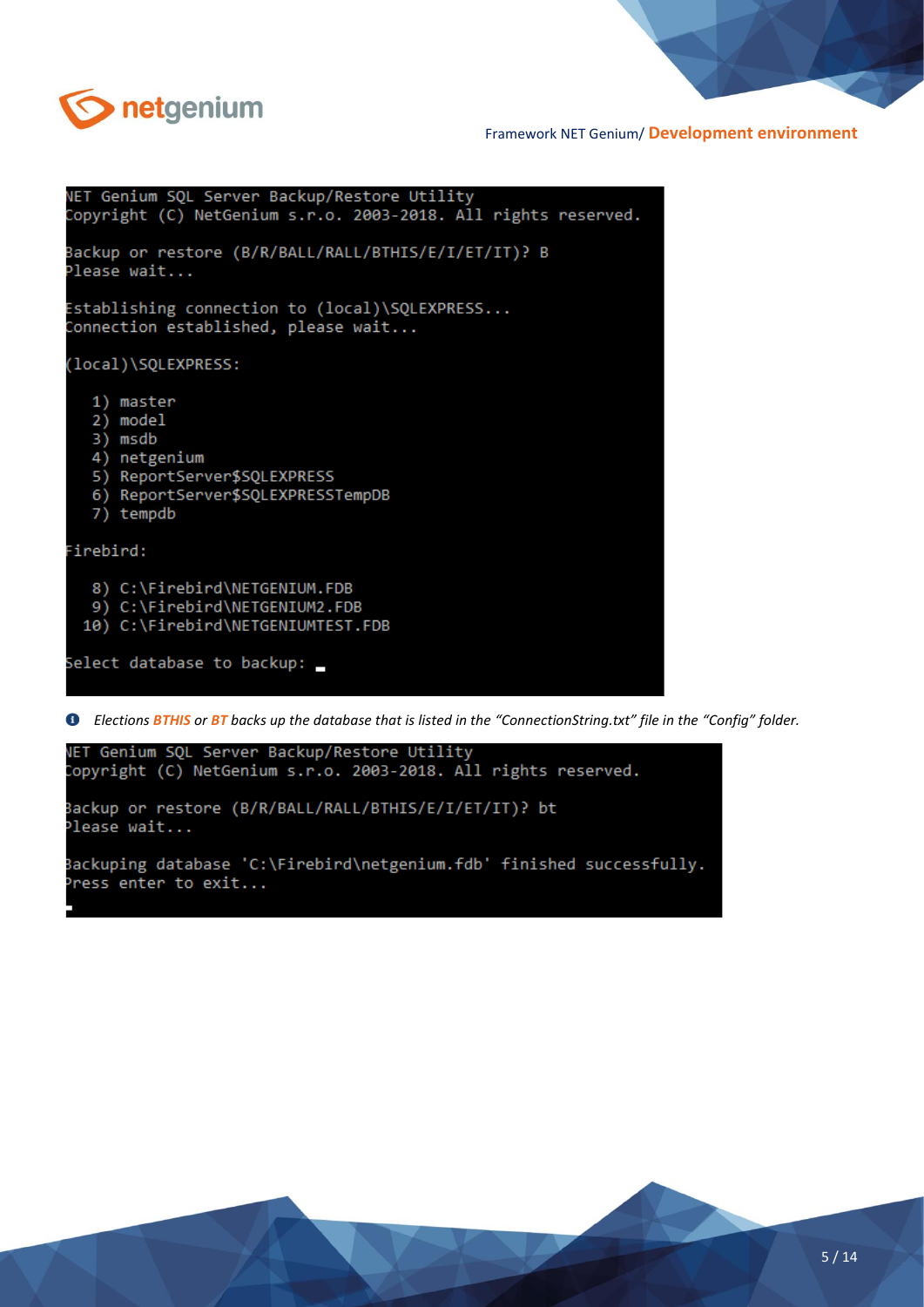

### <span id="page-5-0"></span>2.4 Operational database recovery

- Copy the relevant operational database from the operational NET Genium to the "Backup" directory of the development. The recovery must be performed via the "SqlBackup.exe" program in the NET Development Genius.
- The database restore is performed by the option **R**. "SqlBackup.exe" searches for all backups in its location from which it is run and, when found, offers the user which database to restore.

```
NET Genium SQL Server Backup/Restore Utility
Copyright (C) NetGenium s.r.o. 2003-2019. All rights reserved.
Backup or restore (B/R/BALL/RALL/BTHIS/E/I/ET/IT)? r
1) 2019-03-14-NETGENIUM.FBK
Select file to restore:
```
 $\Diamond$  After selecting the backup from which to restore, you will be prompted to enter the name of the new restored database.



For security reasons, you will also be prompted to confirm the entered name of the new restored database.

```
NET Genium SQL Server Backup/Restore Utility
Copyright (C) NetGenium s.r.o. 2003-2019. All rights reserved.
Backup or restore (B/R/BALL/RALL/BTHIS/E/I/ET/IT)? r
 1) 2019-03-14-NETGENIUM.FBK
Select file to restore: 1
Type the name of the database to be restored: netgenium
Confirm the name of the database:
```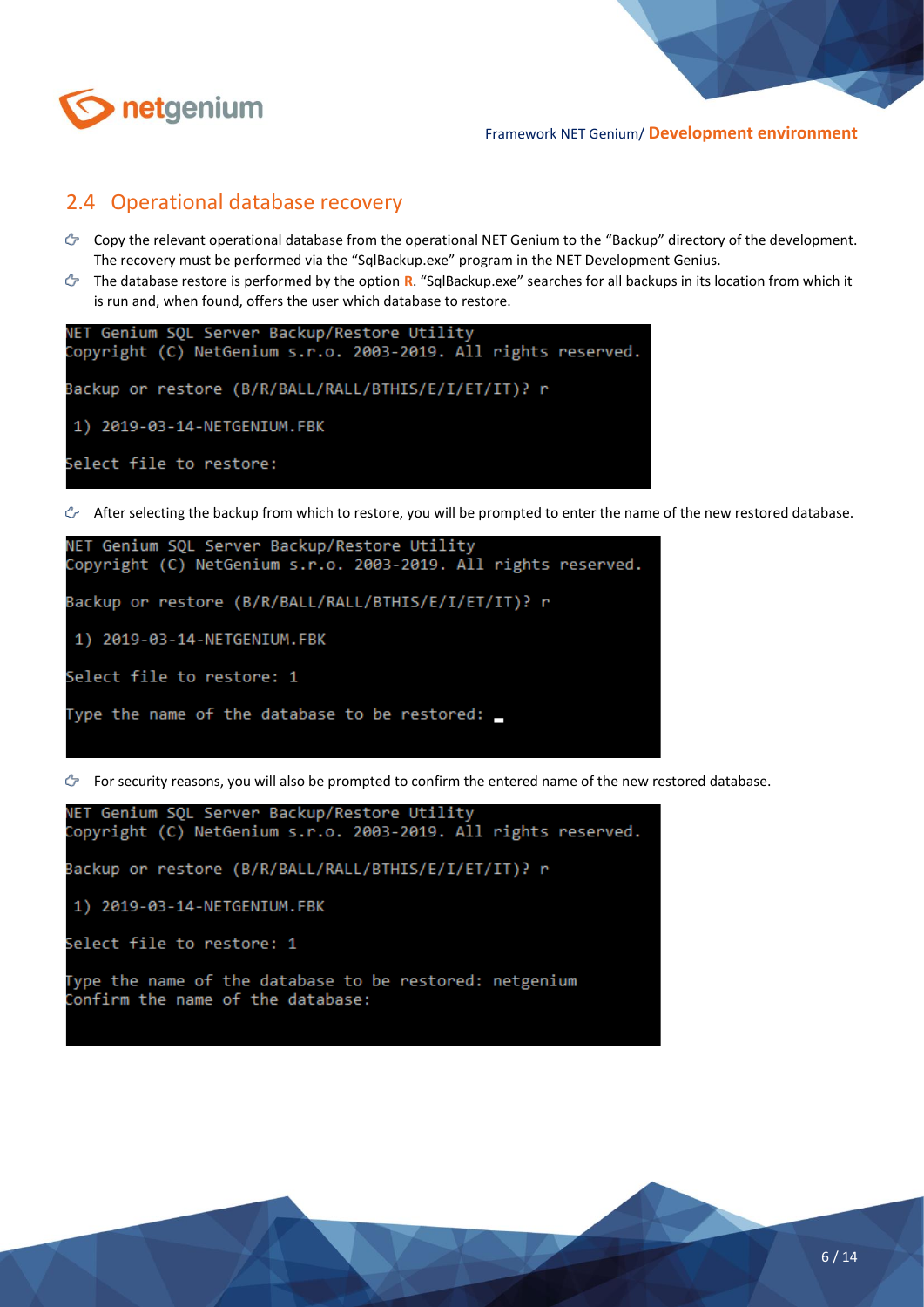

 $\Leftrightarrow$  At the end of the recovery process, you will be asked where the recovered database should be saved in the default MSSQL / Firebird directory.

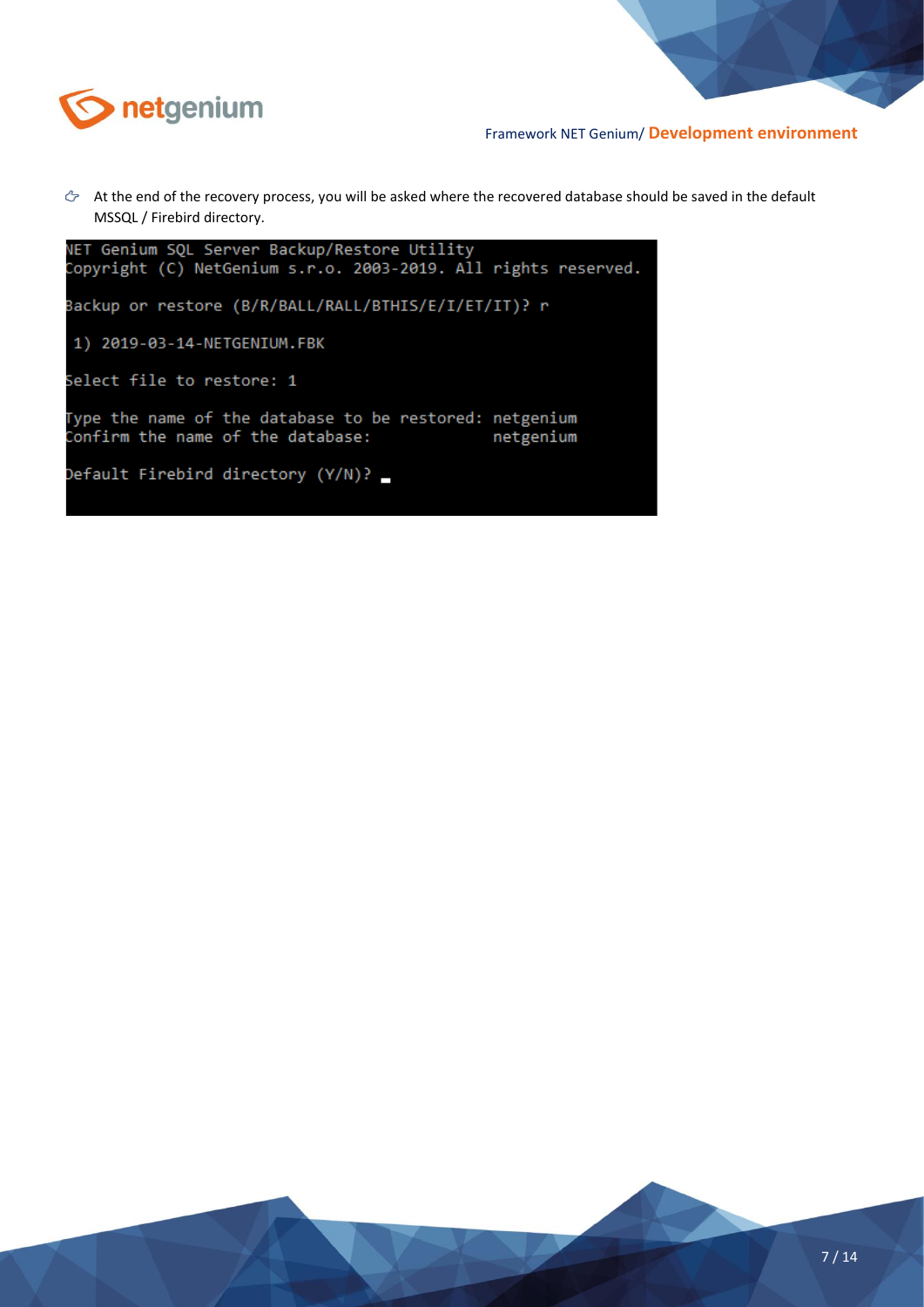

# <span id="page-7-0"></span>3 Transfer of development environment to operational

*This transfer can be characterized by two basic steps:*

- 1. Export of database structure (merge) in the development environment
- 2. Import of database structure (merge) in the production environment
- *The "SqlBackup.exe" program is intended for export and import. It supports the export of MSSQL and Firebird databases, as well as subsequent import. Export and import can also be performed across different databases, for example from an MSSQL database to a Firebird database and vice versa.*

### <span id="page-7-1"></span>3.1 Export (development environment)

Choice **E**. The program automatically exports the database, which is listed as the database used in the "ConnectionString.txt" file in the "Config" directory, and saves it to the current location of the program. Next, select option 3.



- *Option 3 – Database structure (merge) – exports the database structure (everything except the data in the user database tables). The export is made to a ZIP file named "yyyy-mm-dd-database\_name.zip".*
- $\circ$  Then copy the development database structure exported in this way to the "Backup" directory for the "SqlBackup.exe" program in the operating environment.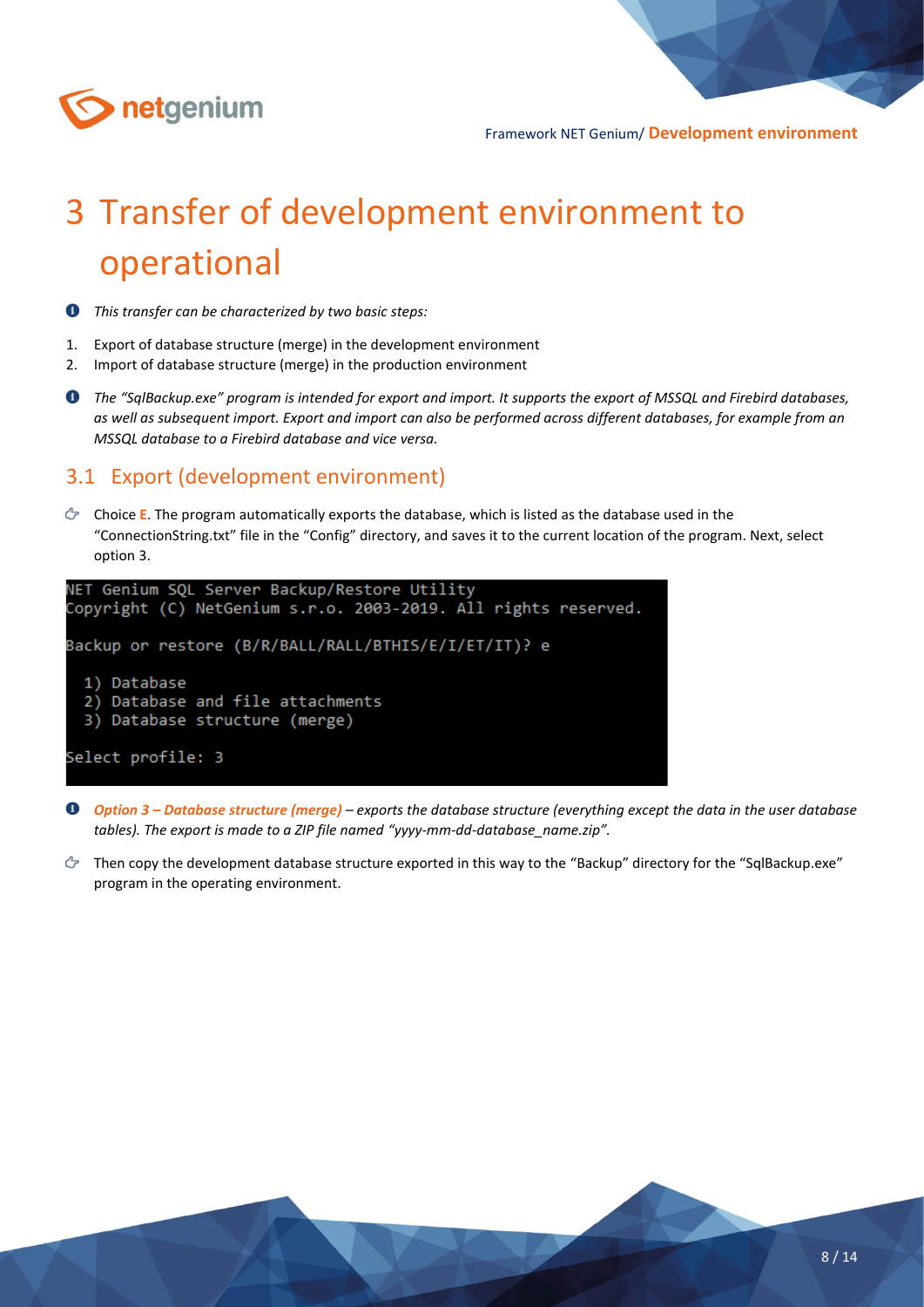

# <span id="page-8-0"></span>3.2 Import (operating environment)

- $\circledcirc$  Option I. The program "SqlBackup.exe" in the location where it is stored automatically searches for the ZIP file with the exported structure of the development database. Therefore, select this database to import.
- *In the next step, options 3 and 4 are especially important.*



- *Option 3 – Database structure (merge) – imports the database structure.*
- *Option 4 – Database structure (merge test) – starts the import simulation, and generates a report "SqlBackup.htm", which lists all the differences in the data structures of the user database tables between the development and production environment. If this report contains only the word "OK", there are no differences between database structures. It also creates a "SqlBackup.sql" file, which contains a list of all SQL statements that convert the existing database structure to the new state. It is important to always choose the merge test before the actual import!*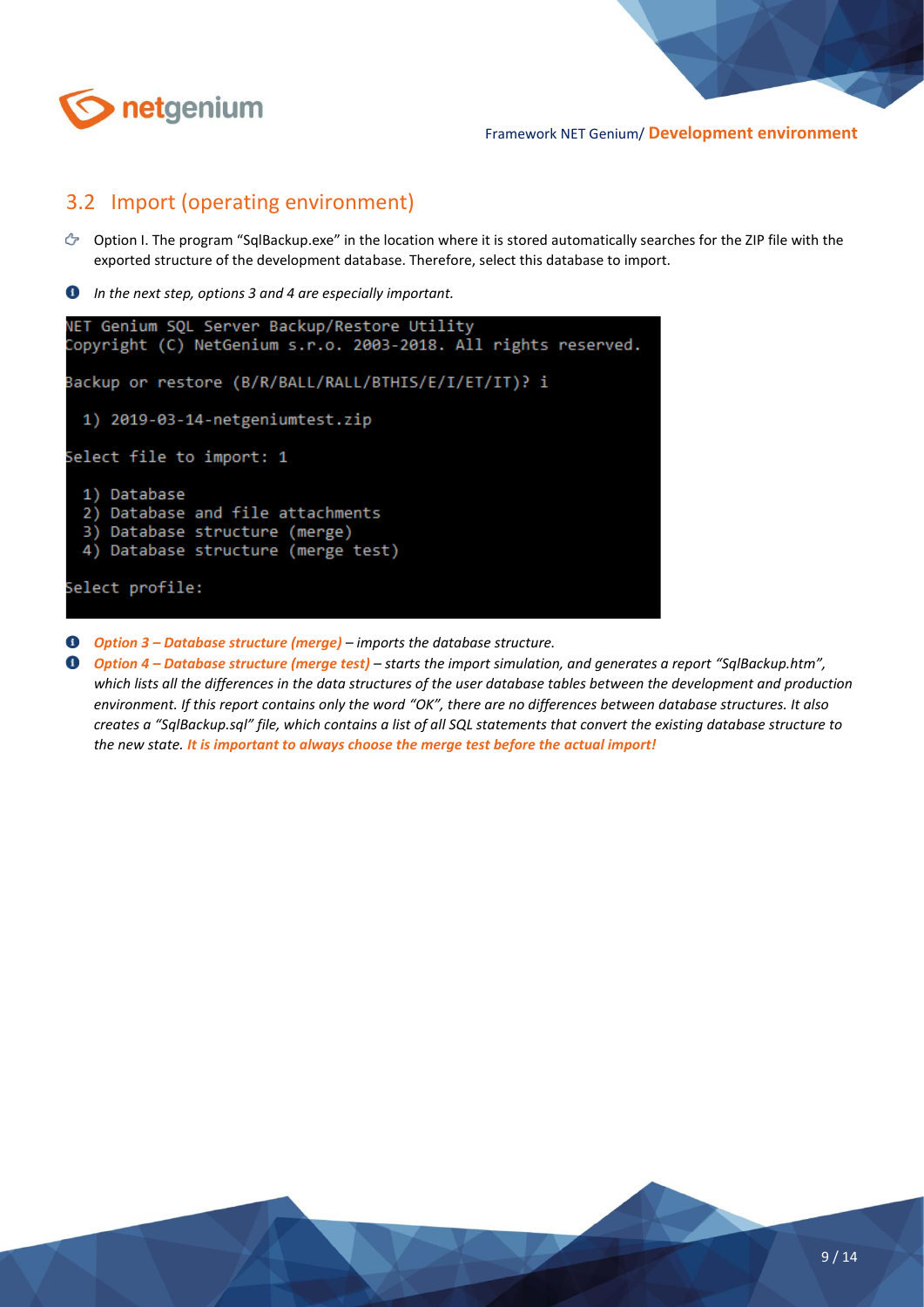

#### <span id="page-9-0"></span>3.2.1 Merge test

- *Merge test means a simulation of the import of a new database structure, which is performed to identify possible collisions between database tables and their columns. Collisions in the original and new database structure can occur in different situations. It is important to address them due to possible breaches of operational database integrity and data loss.*
- *The image below shows an example of the contents of the "SqlBackup.htm" file. This file is generated by the "Sqlbackup.exe" program each time a merge test is performed.*

# ng problem (709+5197)

| <b>OLD</b>                                         | <b>NEW</b>                                                                                                              |
|----------------------------------------------------|-------------------------------------------------------------------------------------------------------------------------|
|                                                    | ng presahprijetisla varchar(1) CHARACTER SET WIN1250 DEFAULT NULL COLLATE WIN CZ                                        |
|                                                    | ng presahtrvanisla0 varchar(1) CHARACTER SET WIN1250 DEFAULT NULL COLLATE WIN CZ                                        |
| CREATE INDEX F465 16294 ON ng problem (ng stav)    | CREATE INDEX F475 16607 ON ng problem (ng stav)                                                                         |
|                                                    | CREATE INDEX F465 16358 ON ng problem (ng datumpripomenuti) CREATE INDEX F475 16671 ON ng problem (ng datumpripomenuti) |
| CREATE INDEX F465 16522 ON ng problem (ng release) | CREATE INDEX F475 16834 ON ng problem (ng release)                                                                      |

#### ng nnrp  $(49+285)$

| <b>OLD</b>                                                                                                      | <b>NEW</b>                               |
|-----------------------------------------------------------------------------------------------------------------|------------------------------------------|
| CREATE INDEX F467 16340 ON ng nnrp (ng datumvyuctovani) CREATE INDEX F477 16653 ON ng nnrp (ng datumvyuctovani) |                                          |
| CREATE INDEX F467 16425 ON ng nnrp (ng cisloobjednavky) CREATE INDEX F477 16738 ON ng nnrp (ng cisloobjednavky) |                                          |
| CREATE INDEX $F467$ pid ON ng nnrp (pid)                                                                        | CREATE INDEX $F477$ pid ON ng nnrp (pid) |

## ng tnnrp  $(1+1)$

| <b>OLD</b>                                                                                | <b>NEW</b> |
|-------------------------------------------------------------------------------------------|------------|
| CREATE INDEX F468 16361 ON ng tnnrp (ng typ) CREATE INDEX F478 16674 ON ng tnnrp (ng typ) |            |

- *Column OLD indicates the operational (current) database, NEW indicates the development (imported) database. Items that have been changed are highlighted in red.*
- *In the "SqlBackup.htm" file, it is important to go through each table with differences and assess whether the highlighted change is OK. There can be three basic situations that have fatal consequences, and neglecting or neglecting them will result in data loss!*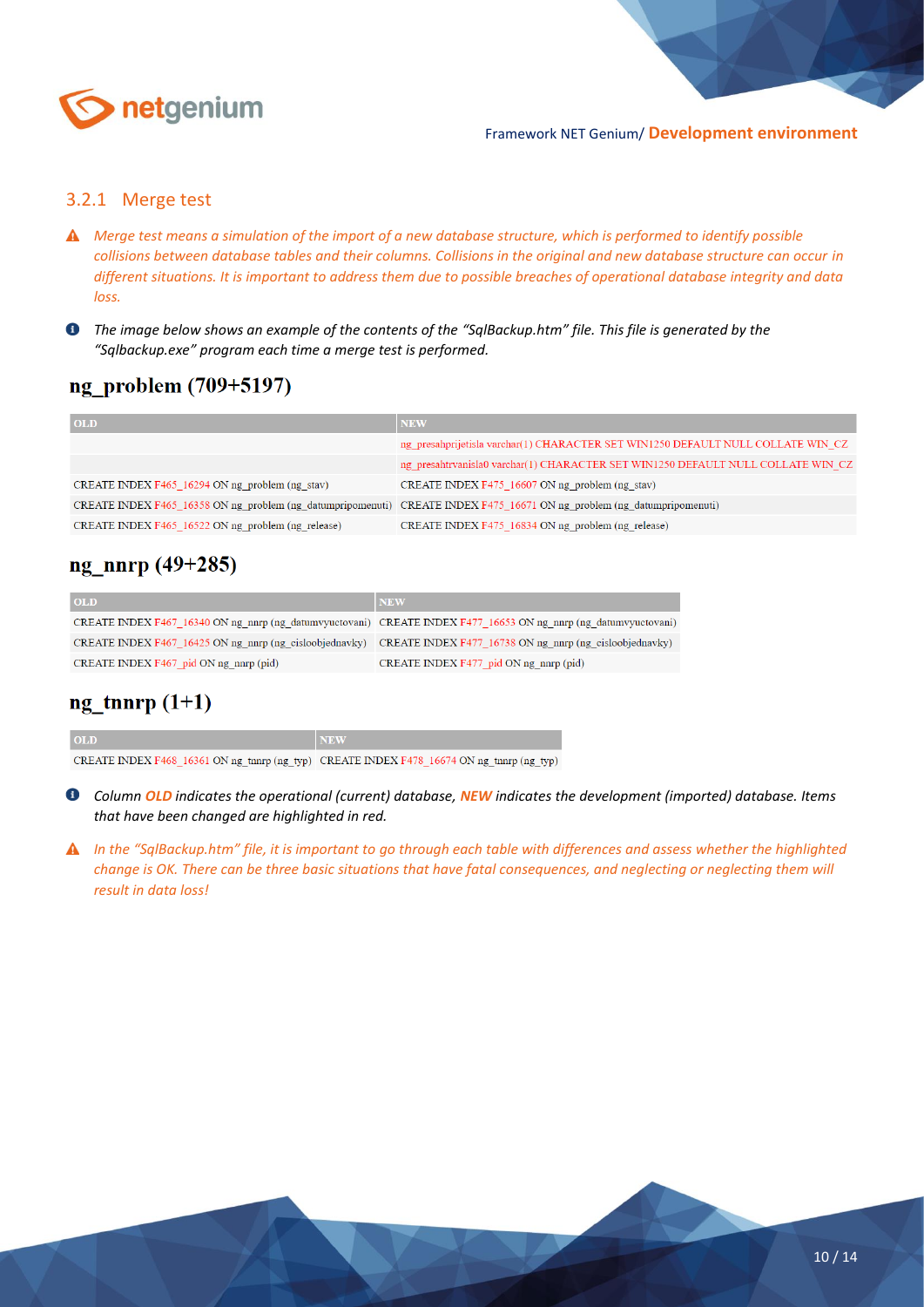

*1) Deleting a column that is in the production environment but is no longer in the development environment, ie in the imported database – NET Genium deletes the column in the production database, and the data stored in this column is lost. The following example shows a situation where there is a "ng\_telephone2" column in the operational database, and performing this merge will delete this column.*

#### ng zamestnanec  $(1+1)$

| <b>OLD</b>                                                                | <b>NEW</b>                                                               |
|---------------------------------------------------------------------------|--------------------------------------------------------------------------|
|                                                                           | ng adresa varchar(50) CHARACTER SET WIN1250 DEFAULT NULL COLLATE WIN CZ  |
|                                                                           | ng pohlavi varchar(50) CHARACTER SET WIN1250 DEFAULT NULL COLLATE WIN CZ |
| ng telefon2 varchar(50) CHARACTER SET WIN1250 DEFAULT NULL COLLATE WIN CZ |                                                                          |

**4** 2) Renaming a column – NET Genium first deletes the column with the original name, and then creates a new column *with the new name. To avoid data loss by deleting the column with the original name, it is necessary to rename the original column in the operational database to the new name before the operational database is redirected. This situation can also be illustrated in the picture above, where the column "ng\_telephone2" could be renamed to "ng\_address" in the development environment, for example.*

**4** *3) Changing the data type of a column – NET Genium changes the data type of a column, or in cases where this is not possible from a database point of view, backs up the data in this column, deletes the original column, creates a new column with the correct data type, and then imports the backed-up data into this column – attempts to parse the data from the old data type to the new one. During the data type change process, data may be lost, either by shortening the length of the text string or by changing to an incompatible data type, such as changing a decimal number to a date. The following example illustrates a situation where there is a 50-character column in the production database and it has been changed to 250 characters in the development environment. Performing a merge increases the number of characters that can be stored in the "ng\_notificationemail" column. If, on the other hand, the number were to decrease from 250 to 50, it would certainly mean trimming the data in the operational database!*

### ng rprelease  $(6+23)$

| <b>OLD</b>                                                         | <b>NEW</b>                                                          |
|--------------------------------------------------------------------|---------------------------------------------------------------------|
| ng emailprooznameni varchar(50) CHARACTER SET WIN1250 DEFAULT NULL | ng emailprooznameni varchar(250) CHARACTER SET WIN1250 DEFAULT NULL |
| COLLATE WIN CZ                                                     | COLLATE WIN CZ                                                      |

*For the above changes to the database structure, it is important to know the exact reason for the change. Either you know the reason because you made the changes to the development environment yourself, or you have to consult with other developers working on the development environment about this change. No import can take place without knowing the reason for deleting the column, changing the name or changing the data type of the column!*

*Changes in the database also include changing the index names, which is caused by deleting the old version of the application in the development environment, and then importing the new version of the application into the development environment. The names of database tables and columns are identical, only the IDs of the edit forms and controls in it have changed. This situation only occurs with the Firebird database server, which uses the edit form ID and the control ID for the index names. These changes are completely harmless.*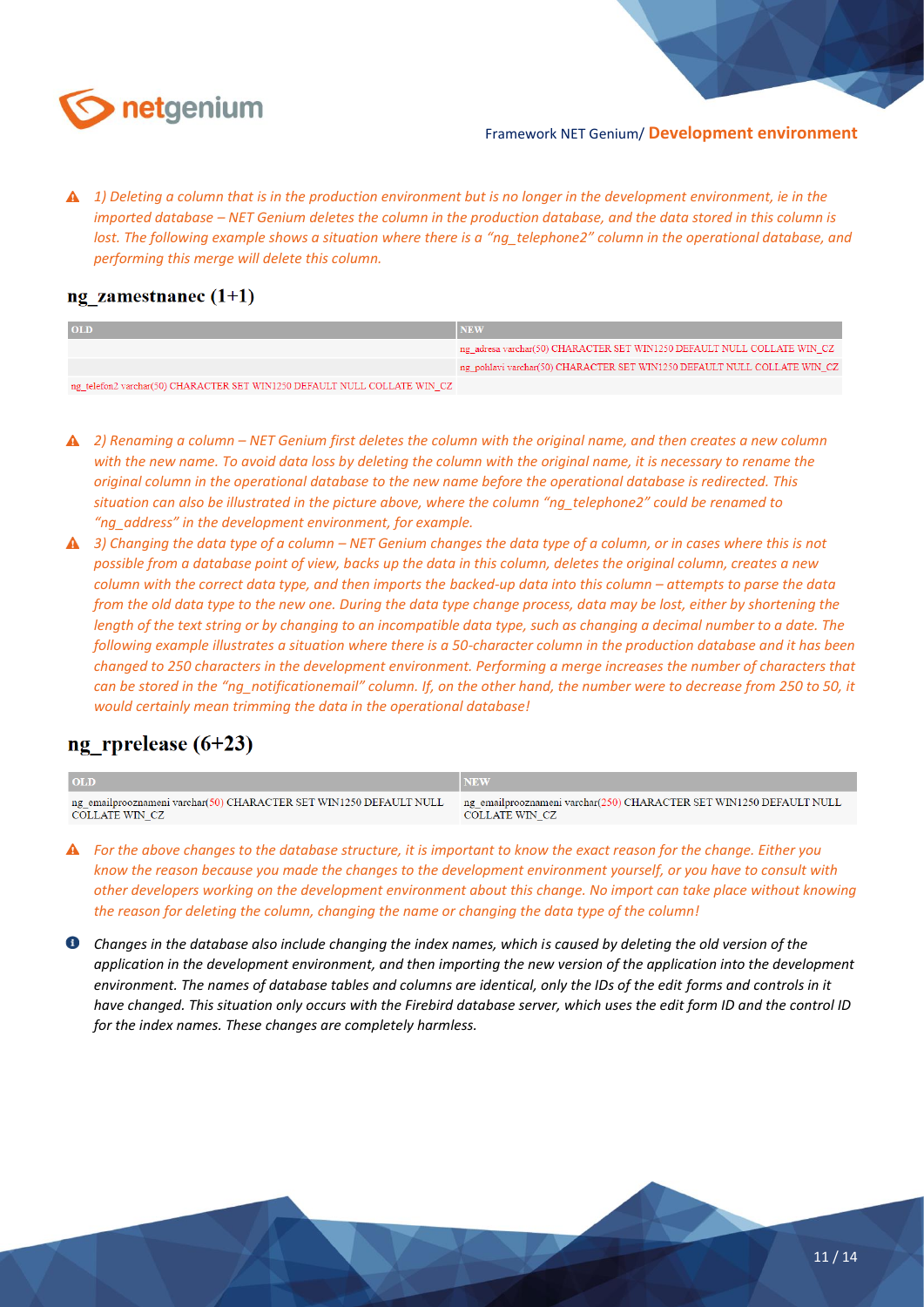

# ng nnrp  $(49+285)$

| <b>OLD</b>                                                                                                      | <b>NEW</b>                                                                                                      |
|-----------------------------------------------------------------------------------------------------------------|-----------------------------------------------------------------------------------------------------------------|
|                                                                                                                 | CREATE INDEX F467_16340 ON ng_nnrp (ng_datumvyuctovani) CREATE INDEX F477_16653 ON ng_nnrp (ng_datumvyuctovani) |
| CREATE INDEX F467_16425 ON ng_nnrp (ng_cisloobjednavky) CREATE INDEX F477_16738 ON ng_nnrp (ng_cisloobjednavky) |                                                                                                                 |
| CREATE INDEX F467 pid ON ng nnrp (pid)                                                                          | CREATE INDEX $F477$ pid ON ng mnrp (pid)                                                                        |

#### <span id="page-11-0"></span>3.2.2 Merge

- *It represents the actual import of the development database structure into the operational database. It is recommended to back up the entire operational database first before performing the import.*
- *From the perspective of database structure and metadata, merge executes exactly the SQL statements that are listed in the "SqlBackup.sql" file. This file is created when running the "merge test". In the extreme case, the database structure can be adjusted to the new imported state using this file manually in the "FlameRobin" program for the Firebird database, or in the "SQL Server Management Studio" program for the MSSQL database. Note, however, that it is not possible to convert data from one data type to another in this way if such conversion is part of the merge.*
- *The database structure import options also offer several options that define what should happen to the user settings. This is especially true for portlets, favorites, and datagrid columns.*

```
NET Genium SQL Server Backup/Restore Utility
Copyright (C) NetGenium s.r.o. 2003-2018. All rights reserved.
Backup or restore (B/R/BALL/RALL/BTHIS/E/I/ET/IT)? i
 1) 2019-03-14-netgeniumtest.zip
Select file to import: 1
 1) Database
  2) Database and file attachments
  3) Database structure (merge)
 4) Database structure (merge test)
Select profile: 3
 1) User settings from old version
    All controls exist in the new version with same IDs
  2) User settings from new version
    All users exist in the old version with same IDs
  3) Delete user settings
     ... except user settings of Administrator and Anonymous
Select profile: _
```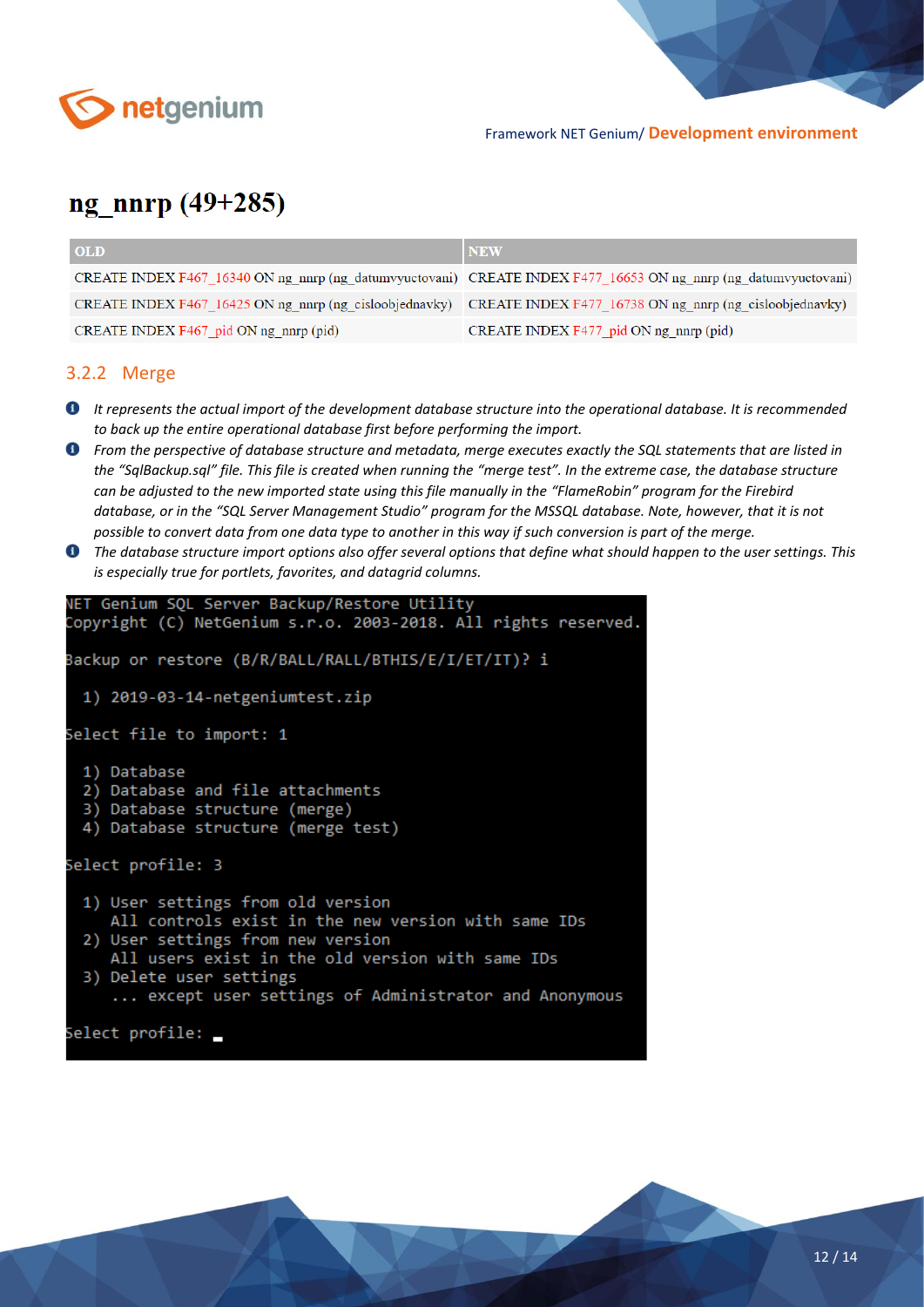

- 1. User settings from old version defines that all user settings will be preserved from the operating environment.
- 2. User settings from new version defines that all user settings will be taken from the development environment.
- 3. Delete user settings all user settings will be overwritten by default values.
- $\bullet$ *In the last step, the options for printing templates are offered:*

| 1) Templates from old version<br>2) Templates from new version |  |  |
|----------------------------------------------------------------|--|--|
| elect profile:                                                 |  |  |

- 1. Templates from old version defines that print templates will be preserved in the production environment.
- 2. Templates from new version defines that print templates will be taken from the development environment.
- $\bullet$ *When the import is complete, the "SqlBackup.log" file is created. This log contains a record of the progress of the import.*
- After the import is complete, delete the "UnderConstruction.txt" file found in the "Config" directory.